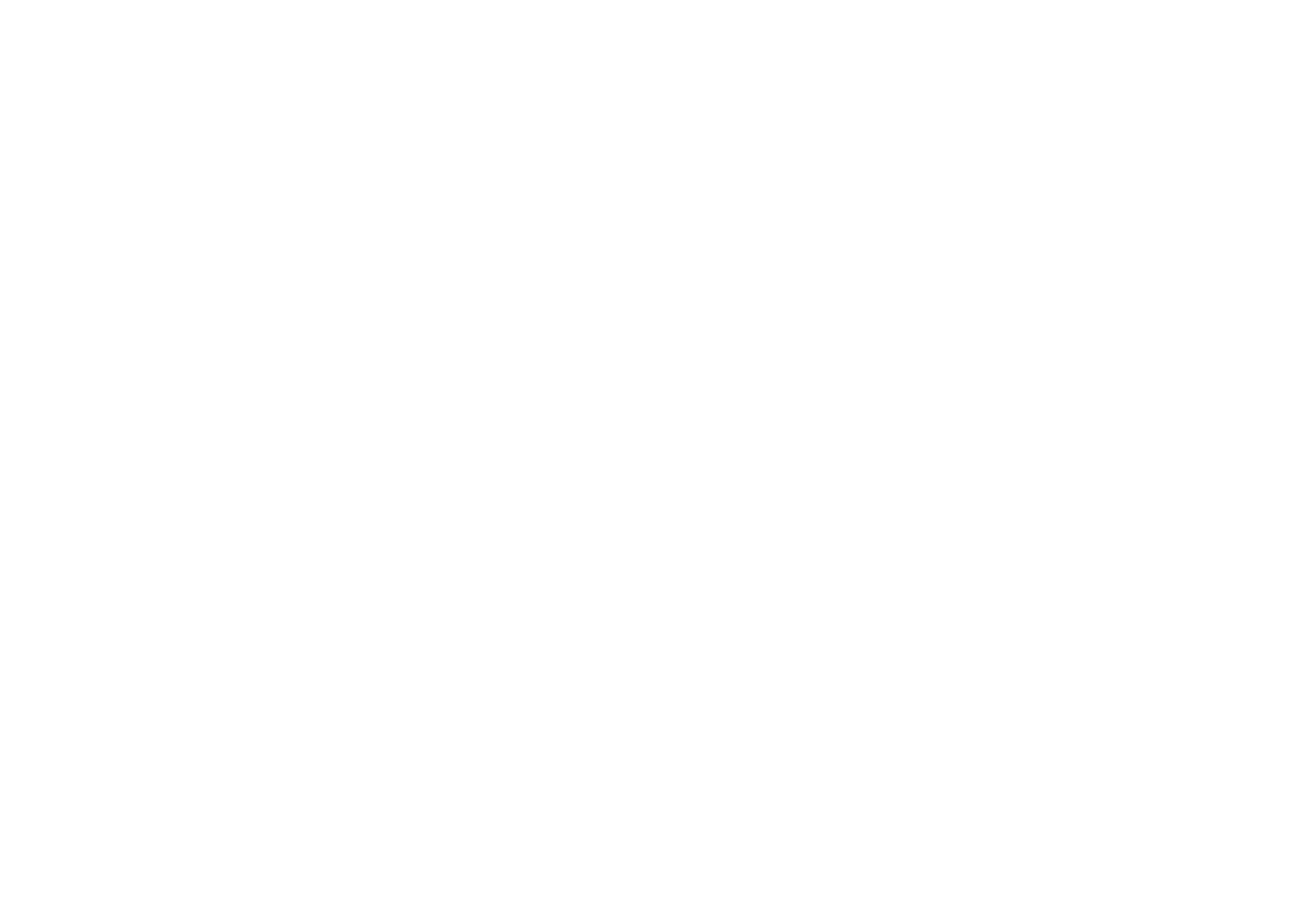We are many who have been moved by the gift lesus made to his Church and to each one of us, in St. Daniel Comboni and in the fruit of his creativity  $-$  the Plan for the regeneration of Africa. We shall work with our eyes fixed on the same goal upon which Comboni fixed his eyes and his heart, even though we will not all do the same work or in the same manner.

Mutual acceptance, respecting and valuing the diversity of services and roles will strengthen communion and allow us to be witnesses, in the missionary world, of a *diversity* that has been finally recognized and reconciled.

We wish, in fact, that there may be, in the Comboni Family of today, room for diversity recognised in equality of the styles of life; we wish to learn how to recognise the talents of each group to help them bear fruit for the Kingdom, working as a team. 

In this, may all our brothers and sisters, saints and martyrs, starting from the prisoners of the Mahdi, help us. Above all, may our Father, St. Daniel Comboni, who wanted us to be "holy *and* capable", help us. May he make us capable of new and truly evangelical relations and of living equality in diversity, making common cause with the poor and the excluded, without depriving them of their right to make their own choices in life and in their own paths of faith.

It is only by doing this that we will be able to respond effectively to the challenges emerging from the world.

Rome, 15 September, 2014 *150th Anniversary of the Plan for the Regeneration of Africa*

> *The Comboni Missionaries of the Heart of Jesus The Comboni Missionary Sisters The Secular Comboni Missionary Women The Comboni Lay Missionaries*

# *THE PLAN* **IN THE HISTORY OF THE SONS AND DAUGHTERS OF COMBONI DURING THE PAST 150 YEARS**

"*From 1857, finding myself on the Mission of the Kich on the White Nile here in Central Africa, I experienced all the trials of this difficult apostolate and since I had been on the point of dying eleven times because of the climate and the enormous efforts, I was forced to return to Europe where, after a few years, having recovered, I thought of the way to return to this battlefield to sacrifice my life for the salvation of Africans. It was 18th September 1864 when, leaving the Vatican where I had been to the Beatification of Mary Margaret Alacoque, I had the idea of presenting the idea of the Plan to the Holy See, in order to return to the apostolate of Central Africa. It was the Sacred Heart of Jesus which enabled me to overcome the mountain of difficulties in implementing my Plan for the Regeneration of Africa through Africa herself*." (Writings 3302). 

# **To the members of the Comboni Institutes and all who draw their inspiration from the charism of St. Daniel Comboni**

# **1. Cordial greetings**

*Dear Sisters and Brothers,*

With this message we wish to celebrate the 150 years of the *Plan for the regeneration of Africa*, that Plan in view of which Daniel Comboni saw it was necessary to found in Verona the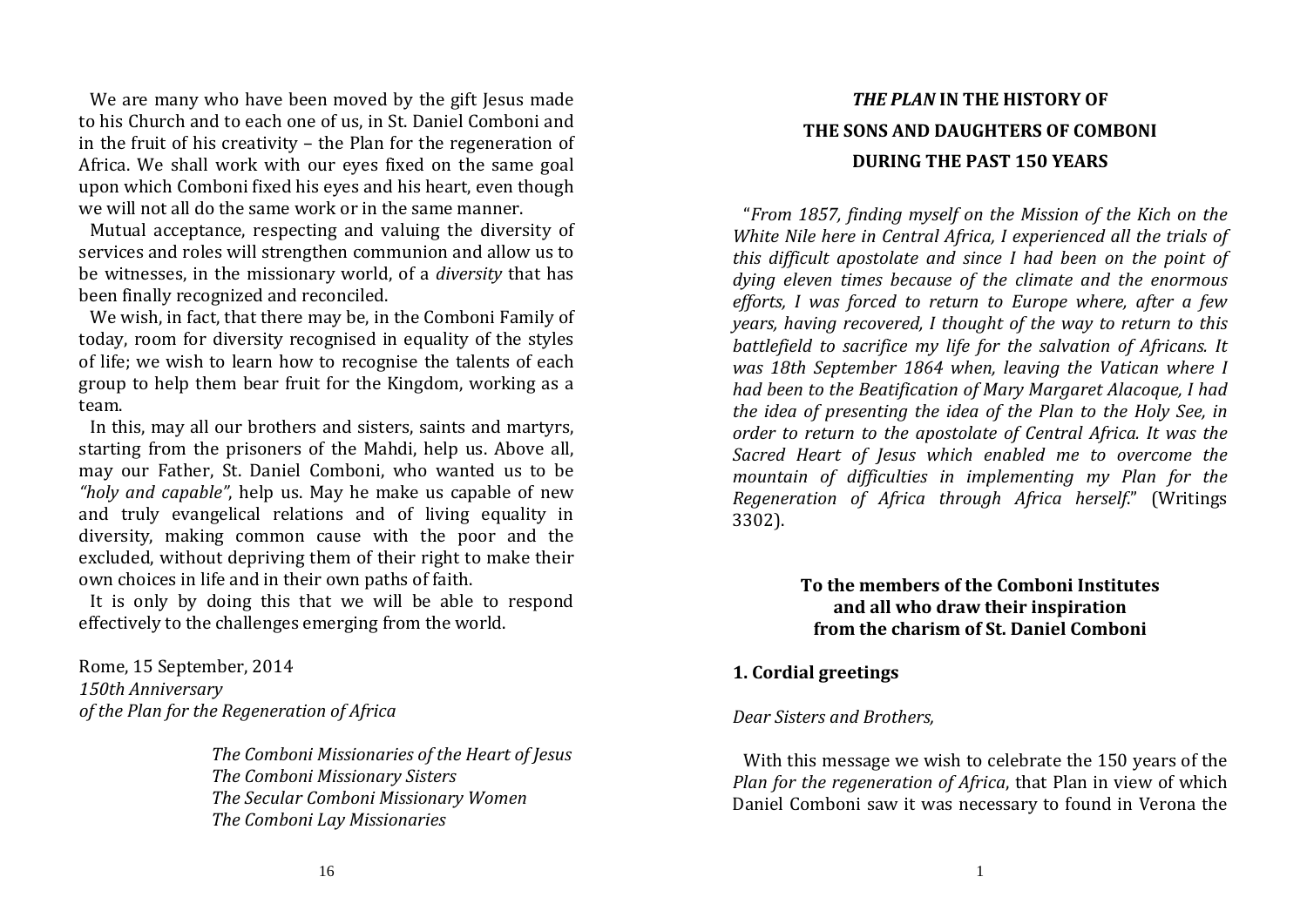*Institute* of *the Missions for Africa* with a variety of members, men and women, religious and lay.

Born from the *Plan* and for the *Plan*, we cannot forget that this is the bond left to us by our Founding Father, a precious legacy which, still today, the Comboni Family intends to receive and preserve with deep gratitude, responsibility and commitment. 

We who are responsible for the Institutes founded by him  $-$ Comboni Missionary Sisters and Comboni Missionaries of the Heart of Jesus – and for the other missionary expressions that draw their inspiration from his charism - Secular Comboni Missionary Women and Comboni Lay Missionaries -, also aware of the many other persons and groups of laity who, in growing numbers and different forms, live with us the Comboni missionary passion, wish to write this letter to share a brief reflection on the Plan that still accompanies our missionary life and challenges us to become a response to the various missionary situations that we live today in those places where we are present.

In this letter we also wish to express our desire to show the relevance today and the validity of the insights which St. Daniel Comboni put together in the pages of the Plan, recognising that it has been a real and effective means in the missionary work carried out by so many Confreres and Sisters during the past 150 years, first in Africa and then in other parts of the world.

We also wish, if it is possible, that this reflection may become a way of **celebrating** this anniversary, allowing ourselves to be affected by the urgent needs of the mission which, notwithstanding the considerable efforts to bring the Gospel to those who are far away, continue to challenge us.

We wish to **hear** again, by means of the thoughts impressed upon the Plan, the cry of St. Daniel Comboni who calls us to

*love of God in the world, <sup>a</sup> love without exclusion or preference*". We are, therefore, called to become a *prophetic sign* in dialogue and service, a bridge between peoples, by means of our daily experience of mission, living side by side with peoples of various cultures and faiths.

This dialogue manifests itself in simple daily gestures and in **the encounter with other churches and Christiancommunities**, to become a sign and proclamation of Christ, the source of unity; **with non-Christian religions**, especially with **traditional religions and Islam,** to become a prophetic sign in the common search for God; with cultures, to transform humanity by means of a common commitment for a more just world.

The spirituality inherited from the Plan, "*feeling one's heart beat in unison with the Heart of Christ*", moves us to bring the "*kiss of peace*" to every geographical and existential periphery because Comboni's Africa has become the criterion to find where the *"poorest and most abandoned"* are in the world and where "*the footprints of our benevolent Father*" are to be seen, and to continue being faithful to his Plan in this moment of history, after 150 years.

## **7. Conclusion**

#### *Dear Sisters and Brothers,*

We have, therefore, many reasons to celebrate this event, many reasons to be proud of it while, at the same time, being challenged by it and many reasons for reflection.

With St. Paul, that great missionary apostle, we say: "*Now may our Lord Jesus Christ himself, and God our Father, who loved us and gave us eternal comfort and good hope through grace, comfort your hearts and establish them in every good work and word*" (2 Ts 2, 16‐17).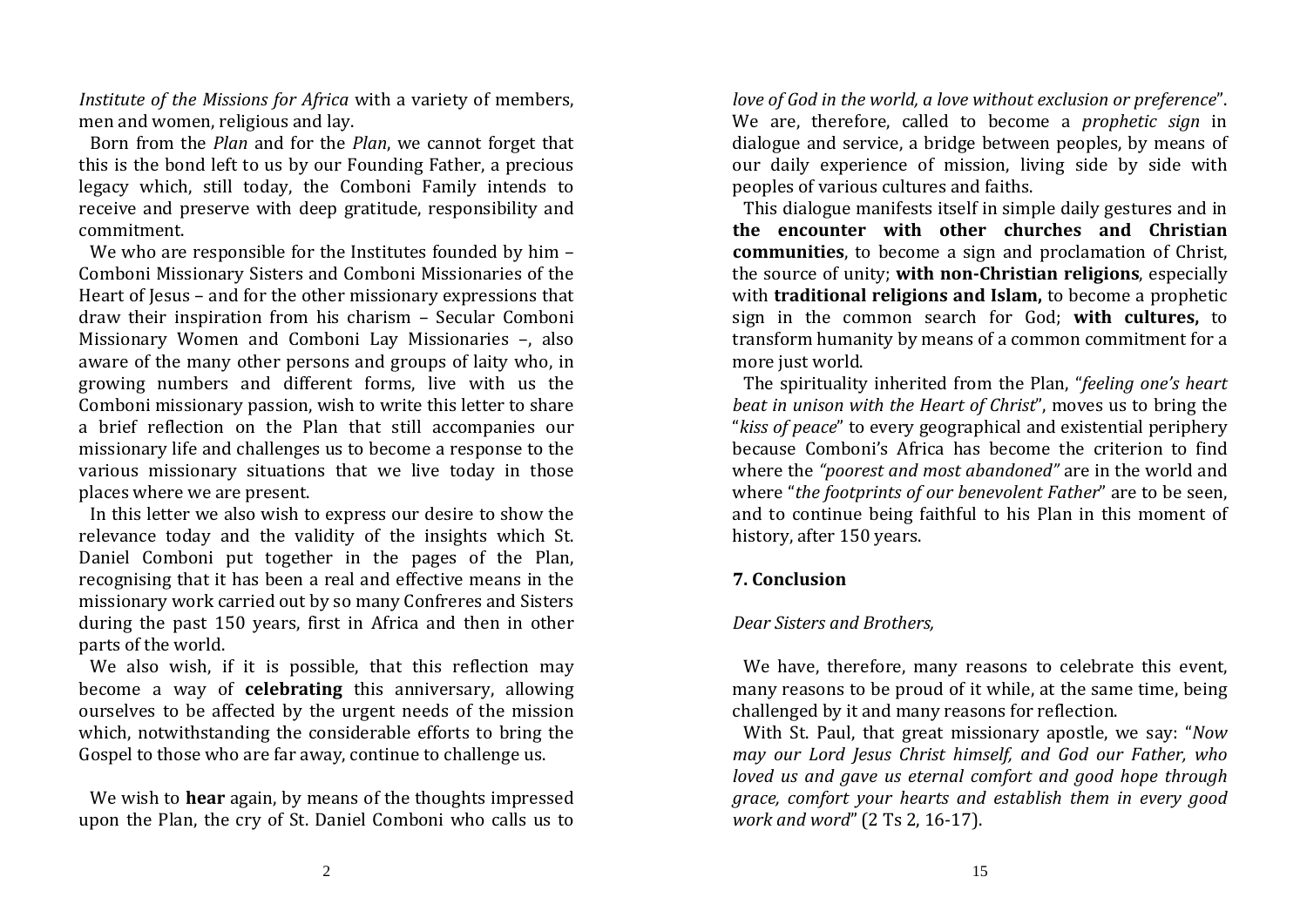our Comboni ministeriality lived out as a **call** profoundly rooted in God, as **participation** in the maternity/paternity of God who generates life in complete and gratuitous giving, **brotherhood** with Jesus, among ourselves and with the people we serve along the dusty road of their journey, the **incarnation** of our spirituality, **presence** in history alongside the poor and the excluded, **journeying** with the people so that all may have life and have it in abundance, **awareness** of the temporariness of our presence and service, believing in the people, their ability to regenerate themselves and in the methodology of decreasing so that others may increase.

It is, therefore, important that we assume *Justice*, *Peace and the Integrity of Creation (JPIC)* and *dialogue and reconciliation* as overlapping values that permeate all the ministries. It is equally important for us to review our methodology in the ministries: *making common cause*, being *hidden stones* so that others may grow, inculturation and insertion, the commitment to networking/collaborating (with the local Churches, the Comboni Family, other Institutes and various organisations), open to what is new that is present in the mind of society and its expressions.

In the choice of our ministries, it is necessary that we allow ourselves to be questioned by the emerging challenges, especially by the **human trafficking** of women and children, by **immigration** and **refugees**, the situation of peoples **of African ancestry, indigenous and nomadic pastoral peoples**, to give a meaningful response in our time.

Reflection upon mission in dialogue is of special importance for each one of us since the world is moving towards religious and cultural pluralism, challenging our convictions and methodology. 

Our charismatic heredity shapes our pastoral approach in the various ministries and opens our minds and hearts to the essential dimension of **dialogue**, calling us "*to be <sup>a</sup> sign of the* consecrate our lives to those who are, in the world of today, the poorest and most abandoned, who have the right to receive the proclamation of the Word.

We also believe that this is an opportunity to **give thanks** to God for the gift of the Spirit who worked in the heart of our Founder and in the lives of many of us who succeeded in carrying out the Plan for the Regeneration of Africa by the joyful giving of their lives in the mission and for the mission.

We hope that these few lines may be an invitation to continue to live our consecration with the same passion that moved St. Daniel Comboni right from the time of its first edition. 

#### **2. The Plan – A life rather than <sup>a</sup> document**

One of the first impressions we get when reading the Plan is certainly that of finding ourselves with a text that exudes life, intense passion and a tremendous desire to find the most suitable ways to respond to the need that men and women of every age have of encountering God.

The Plan, therefore, is not merely a document of precise rules, all planned and calculated. Its pages create an atmosphere that expresses the dream, the desire and the urgency of bringing life and the intuitions of one who believes in the possibility of doing what many consider impossible. One perceives the determination not to abandon the mission, especially at the moment when the difficulties are increasing and the future is uncertain. It is a text that gives off the fragrance of faith, encouraging one to keep going, convinced that one is working for something willed by God.

The Plan speaks of a project that accompanies life and leads one to concentrating all one's energy on a single undertaking, something one takes on wholeheartedly and which leaves no room for anything but the mission. It is an idea that abides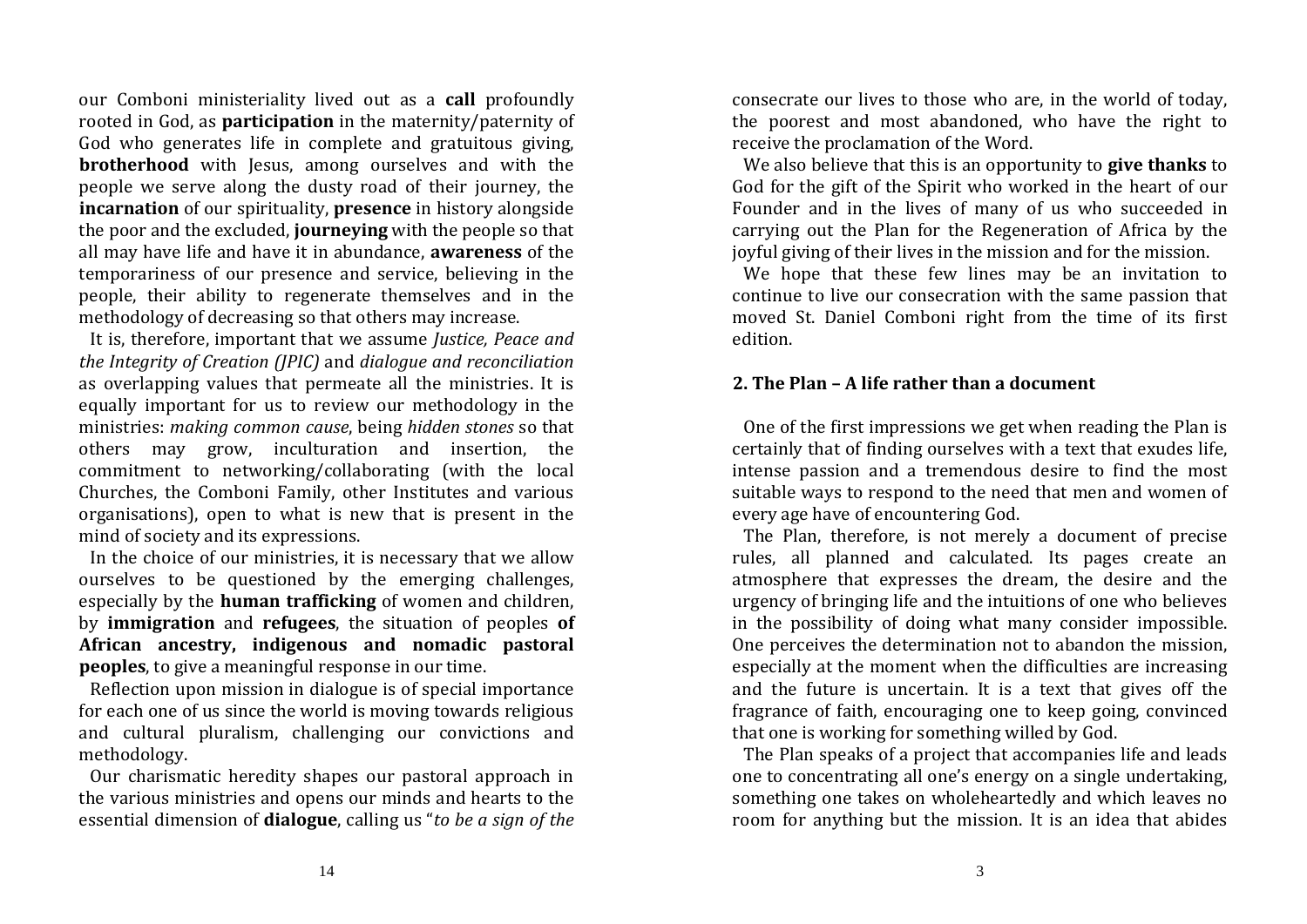with all its power more in the heart than in the head. In this sense, it is a way of transforming into a work of love that which is understood in the heart.

The Plan, in fact, was not born in Comboni's head, nor was it the result of speculation; it was born rather from the desire to become an instrument of God to manifest the love to which all his sons and daughters have the right. If we remember what Comboni wrote in his letter dated 31 July, 1873, to Mgr. De Girardin, we can easily see that the Plan was first and foremost a lived experience and then a written proposal.

#### **3. A missionary response born of reality**

Let us listen again to what Comboni says: "*I experienced all the trials of this difficult apostolate… I thought of the way to return to this battlefield to sacrifice my life for the salvation of* Africans" (Writings 3302). The Plan is not just a personal strategy but the reading and assimilation of a reality whose challenges compel St. Daniel to become creative and able to give substance to a work with a successful outcome for the mission. 

It was born, therefore, from the ability to read and understand the reality in which one is present and to interact with it. It was a reality marked by slavery, by criteria of profit and exploitation, by the impossibility, for the Africans, of living according to their dignity. It was a reality in which the values of the Kingdom were ignored or denied. In this context, the Plan reveals itself as a humble and, at the same time, intelligent work.

Seeing our missionary presences and the situations in which we work, how often are we compelled to admit that the situation, even today, is not much different? Today, in fact, we often are witnesses to the violence, the violation of human

This commitment – we are told – cannot be the responsibility of just a small group or of some people who feel they are called to give their lives for the mission: it is, instead. a commitment and task of the whole Church. In this the great relevance and vitality of the Plan is certainly evident.

# *6.4 Starting again together, as the Comboni Family and in the spirit of the Plan*

From the year 1996, and more so from the year 2003. Comboni the Saint again brings himself before us more alive and present than ever with his charism, gathering us together to celebrate him. Events such as the beatification and canonisation were privileged moments for an encounter of story-telling, acquaintances and celebration that brought about reconciliation and the renewal of forces around a common father. With joy we were able to see that, to celebrate such important, if not unique moments in Comboni history, we were again united: *Pie Madri della Nigrizia, Comboni Missionaries of the Heart of Jesus, Secular Comboni Missionary Women, Comboni Lay Missionaries* and other groups of *Lay Men and Women*. United, yet distinct, each with their own Constitutions and specific project of apostolic work.

The event of the anniversary we are celebrating this year urges us to make a memorial of past experience for a relaunching that includes the provocations and questions that our situation and those of missionary life present. Comboni left us a manner of ministry deeply rooted in his mystical experience and his passion for people and the mission. This experience and passion of his are inseparably present in the various aspects - spiritual, mystical, prophetic and methodological – of the Plan for the Regeneration of Africa.

The rapid changes in the world of today and the challenges of the Churches and peoples with whom we live, make us feel the urgent need to deepen, by means of systematic reflection,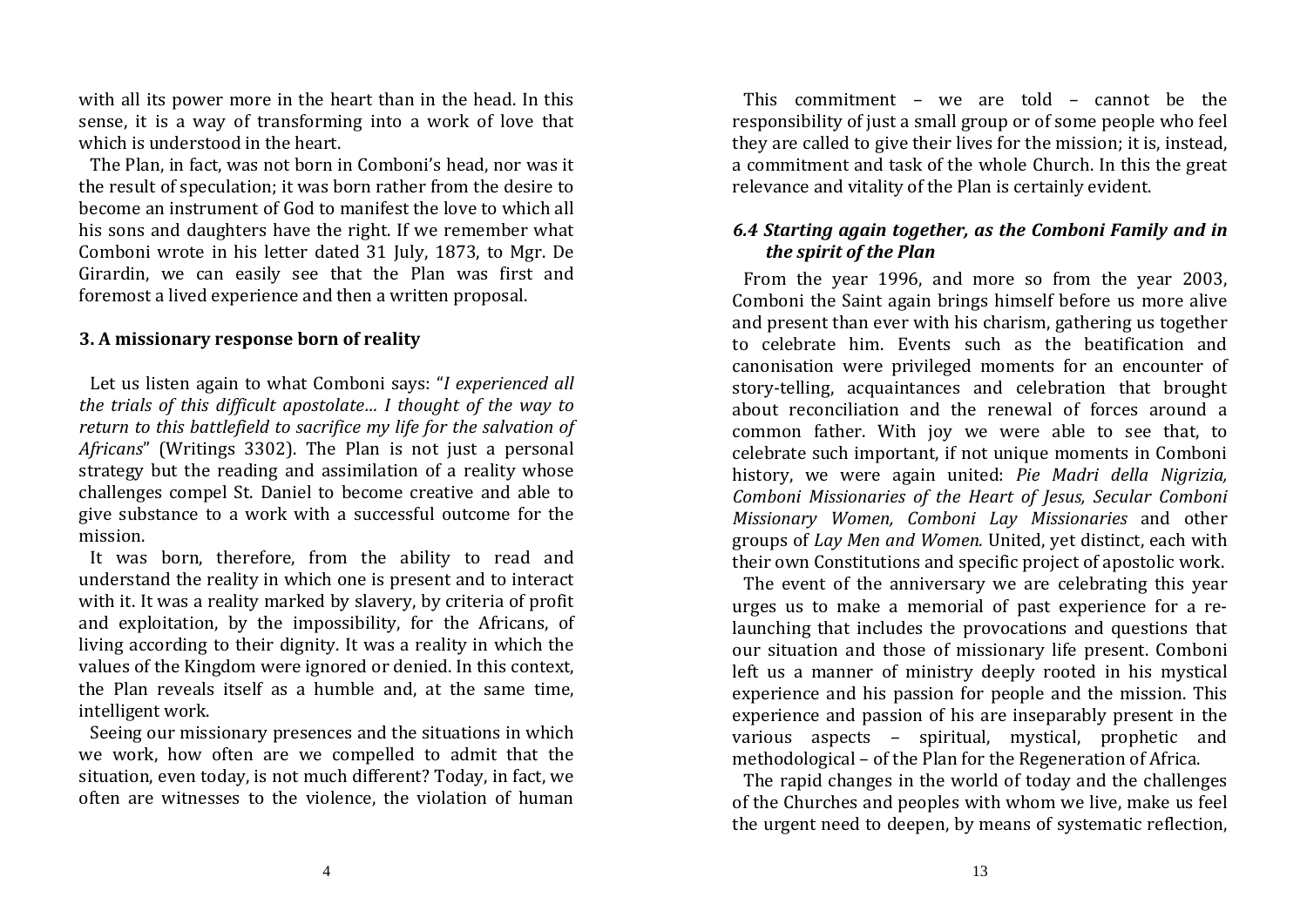The most evident fruit which the spirit of the Plan has continued to bear is the abundance of religious and lay vocations to the mission in countries once considered "mission territory". Here we are in the presence of a great gift which we must protect, aware of the fact that it challenges us to embrace without reserve and with enthusiasm the interculturality of the mission today.

As is plain for all to see, it is a long, varied and sometimes tiring journey within the Comboni Family, a journey that still today merits and demands our attention. It is a question of increasing the awareness and firm purpose of everyone to work and to be missionary men and women within the perspective of the Plan in its most intimate liveliness and originality. 

### *6.3 Vitality and relevance of the Plan*

Everyone agrees that today the Church is living through a particular moment regarding its missionary awareness. Pope Francis, right from the start of his pontificate, imparting a particular tone to his ministry as Bishop of Rome, emphasised the urgency, the importance and the necessity for every Christian to live out the missionary vocation. His invitation to go out, to go to the existential peripheries and the encounter with our poorest brothers and sisters is awakening in the whole Church a new spirit that makes us aware of the treasure we have in the Gospel and the importance of communicating it to experience deep joy.

In this context of a new sending and of clarity concerning the necessity of assuming the missionary dimension of our Baptism, we are confronted with the sort of language and proposal that cause the mission to be seen as a task that belongs to everyone, insofar as we recognise ourselves as disciples of Jesus and associated with his mission.

rights, the discrimination and slavery suffered by so many of our brothers and sisters.

#### **4. Great insight**

As we read the Plan, it is easy to find in it a multiplicity of ideas, projects and means to be used which rotate around a single insight. It is a task to which all those who find themselves challenged by the mission are called to contribute. thus making the mission itself a task of the Church.

"*The Work must be catholic, not just Spanish, French, German or Italian. All Catholics must help the poor Africans, because one nation alone would not succeed in succouring the whole African race. Catholic institutions, such as that of the venerable Olivieri, the Mazza Institute, the work of Fr Lodovico or the Society of Lyons, etc. have doubtless done a grea<sup>t</sup> deal of good for individual Africans. Yet, up till now, a beginning has still to be made on planting Catholicism in Africa and ensuring that it lasts. By our plan we hope to be able to open a way for the Catholic faith among all the tribes in the whole territory occupied by Africans. To attain this end, it seems to me that all the initiatives already existing will have to be brought together, and that their supporters will have to keep their eyes fixed firmly on the noble aim and so set aside all their own individual interests*" (Writings 944).

This is a matter of a work which leaves no room for personal glory or wanting to do everything alone. The Plan is a work of collaboration which involves all who respond with a generous heart and conveys the meaning that the mission is a gift received and offered freely with joy.

Comboni was thinking of a "great missionary movement" involving everyone and everything in the mission for Africa,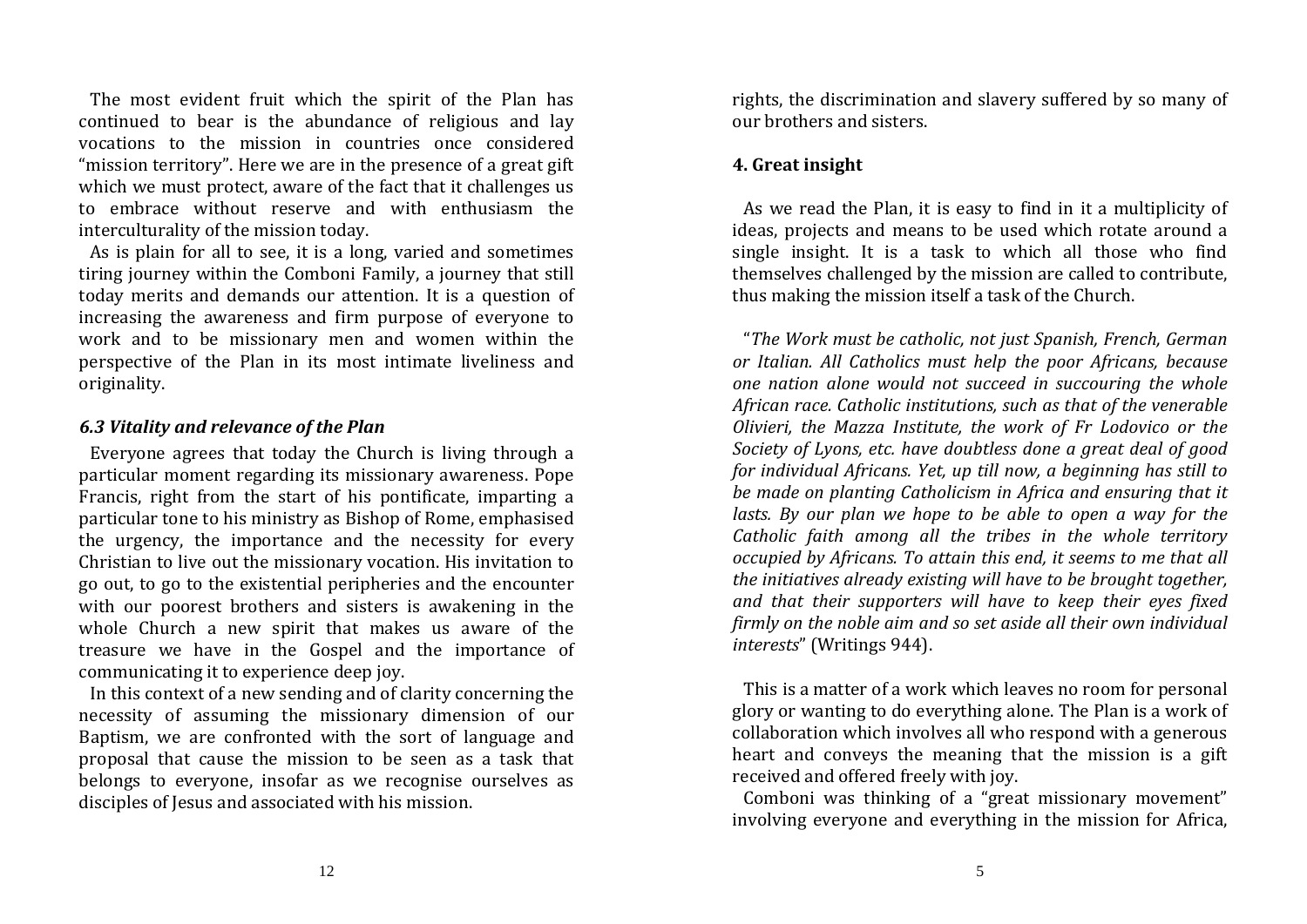counting on finding "approval, support and help in the hearts of the Catholics of the entire world". For this reason, he travelled far and wide throughout Europe, even considering going to America to seek collaborators, funds, spiritual sustenance. 

It was from this impetus that the Comboni Institutes were born and, later, the Secular Comboni Missionary Women and the Comboni Lay Missionaries. The work, however, is even broader and never ceases to inspire both those who have embraced a form of consecrated life and those who, as baptised people, find they are called to mission. All are challenged to discover how to unite purposes and resources to collaborate and give continuous energy to the mission.

#### **5. Inspired by an encounter**

"*I believe this plan is the work of God, because the thought of it burst upon me on 15th September while I was doing the triduum to Blessed Margaret Mary Alacoque; and on 18th September, the day this Servant of God was beatified, Cardinal Barnabò finished reading my Plan. I worked on it for nearly 60 continuous hours*" (Writings 926).

The Plan, therefore, is the result of a long journey of research, enquiry, consultation and experience that meant paying a personal price for it, but this is not all.

There is another factor that must not be forgotten, that it is the fruit of the experience of the encounter with the Lord and of hours spent in prayer and seeking the will of God in all of this adventure.

Comboni never doubted that the Plan was a gift from God, a grace mediated by Mary, the power of the Spirit who proved generous in his inspirations. In this sense, the Plan is a concrete way of saying that the missionary work is not a

These events gave impetus to research and direct knowledge of the writings of Comboni and of the history of the Institutes. Then, in the light of the documents of Vatican II and of the expansion of the Institutes outside the African continent, a more studied reflection on the identity of the charism in fidelity to the Plan, which involved all the members, was begun. 

In the course of the years, the work "together" as "men and women", as male and female religious and missionaries, brought joy, mutual help and growth but also fatigue, misunderstandings and even some divisions and hurts. With the new awareness that the women have of themselves and of their role in the Church and in society, the Pie Madri della Nigrizia have, too, reassessed the profile that Comboni had intended for them in his Plan: "*I was the first to involve the omnipotent ministry of the woman of the Gospel and of the Sister of charity, who is the shield, strength and guarantee of the Missionary's ministry*" (Writings 5284).

Proceeding on our historical journey, we find that, during the fifties of last century, through the insight of a Comboni Missionary, the Institute of the Secular Comboni Missionary Women was initiated with the purpose of missionary cooperation or, in other words, to bring about initiatives and involve everyone in the mission. This insight was confirmed by Vatican II which brought a new understanding of the laity, of their specific vocation to the mission and their right to participate fully in it.

This is demonstrated by the most recent expression, chronologically speaking, that is, the birth of the Comboni Lay Missionaries and the formation of groups of lay men and women who, drawing their inspiration from the Comboni charism, view themselves as enrichment for the entire Comboni Family and for the missionary Church.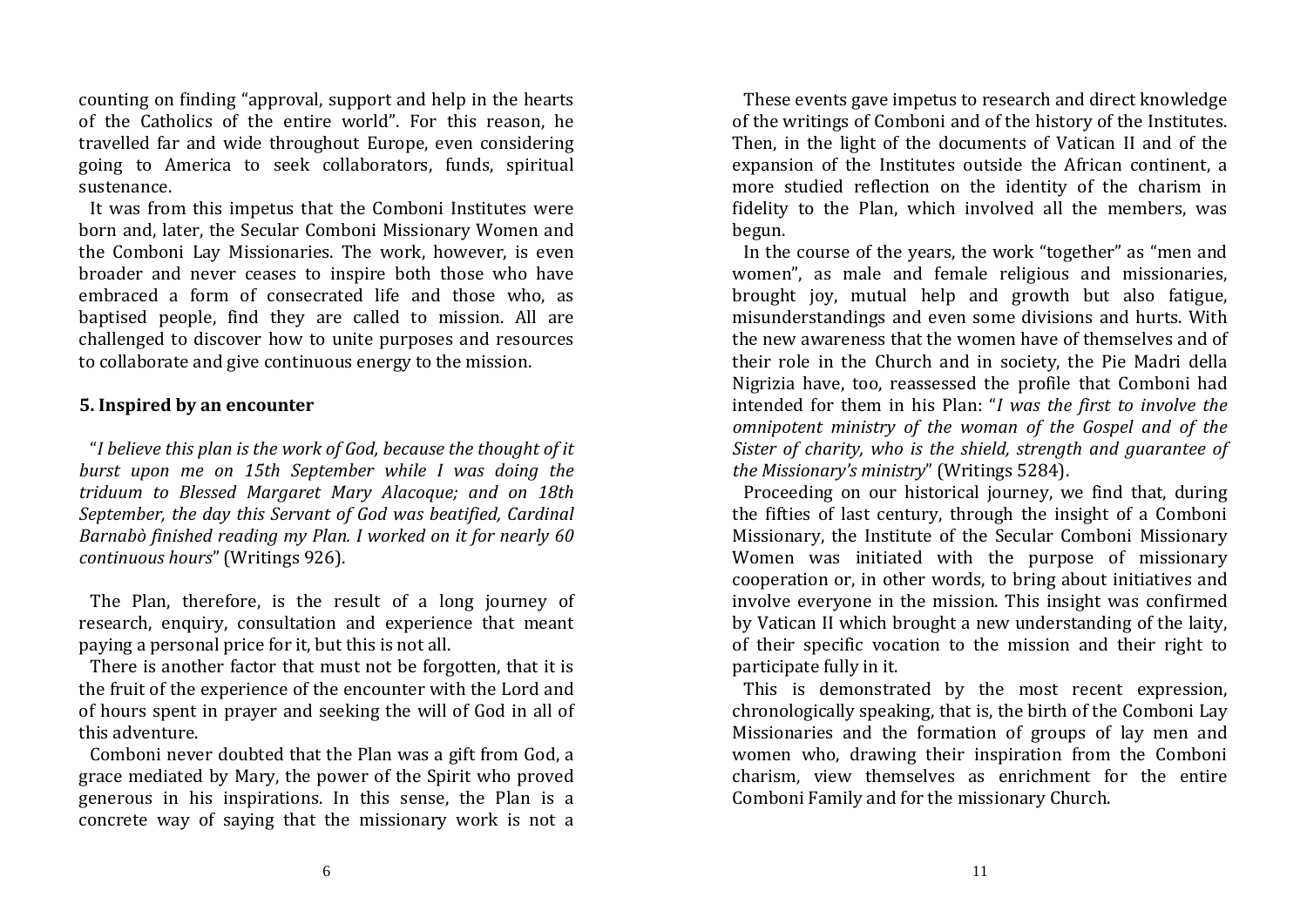communities were opened in other countries of Europe and the Middle East; starting in the fifties of last century, the Comboni Missionaries and the Comboni Sisters extended their presence to the Americas.

Of the "African girls" whom Daniel Comboni had been following with so much care so that they could "succeed in *becoming apostles of their nation on the basis of my Plan*" (Writings 2012), no further mention was unfortunately made. This helps us to understand how an aspect of the insight of Comboni, at a certain point, was abandoned. To a certain extent it is still so. Even today, we find it hard to leave behind a form of institutional protagonism and value the catholicity of the Plan as desired and foreseen by Daniel Comboni.

The Plan, however, had not been entirely forgotten. Towards 1938, while in various Prefectures and Vicariates of Central Africa entrusted to the *Sons of the Sacred Heart* seminaries that received young African men were being multiplied, a group of Ugandan girls expressed their desire to consecrate themselves to God in that young, local Church.

Thanks to the sensitivity of the Comboni men and women who accompanied these groups  $-$  and also others that appeared over the years  $-$  we are glad to see today that several of these groups have become autonomous local Institutes, some with a strong missionary spirit shown by their having communities in other continents, thus giving concrete expression to the dream of Comboni.

This means that, even without an explicit declaration of intent, there was, among the sons and daughters of Comboni, a spirituality that sustained fidelity to the spirit of the Plan. The Special General Chapters of the Institutes and the celebrations of the foundation centenaries were meaningful moments during which there was deep reflection on charismatic identity, on spirituality and on the Plan of Comboni. 

human affair. The Mission is the work of God and, like all his works, requires a great faith which may come about only in the silence of prayer, in the encounter that permits the will of God to be heard.

## **6. An experienced lived by the sons and daughters of Comboni**

## *6.1 A glance at the past to better plan the future*

They are not few in number, those sons and daughters, beginning with the first 22 who, on 29 November, 1867, led by Daniel Comboni, left from Marseilles for Egypt. They comprised sixteen "African girls" – nine of whom came from the Mazza Institute in Verona - three Sisters of St. Joseph of the Apparition and three religious Camillian men.

The first stage of the journey was at Cairo where the actualisation of the Plan commenced, giving rise to the first of those *"Preparatory Institutes"* that were supposed to *"surround Africa"*. 

Two vears later, in 1869 and still in Cairo, Daniel Comboni entrusted the administration of a third institute, "The Holy *Family"*, to four African women instructors, one of whom was the young Dinka Domitilla Bakhita. It was a public parish school for girls, open to girls of all rites and religions, including Islam.

It was an important moment. The main purpose of the Plan – *regenerate Africa with Africa –* was beginning to become <sup>a</sup> reality. It was a reality that, four years later, Comboni reinforced when he included the young African women teachers in the expedition which, in 1873, he himself led first from Cairo to Khartoum and then from Khartoum to El-Obeid. where he entrusted the founding of the "Female Work" of Kordofan to Domitilla Bakhita, Fortunata Quascè and Faustina Stampais.